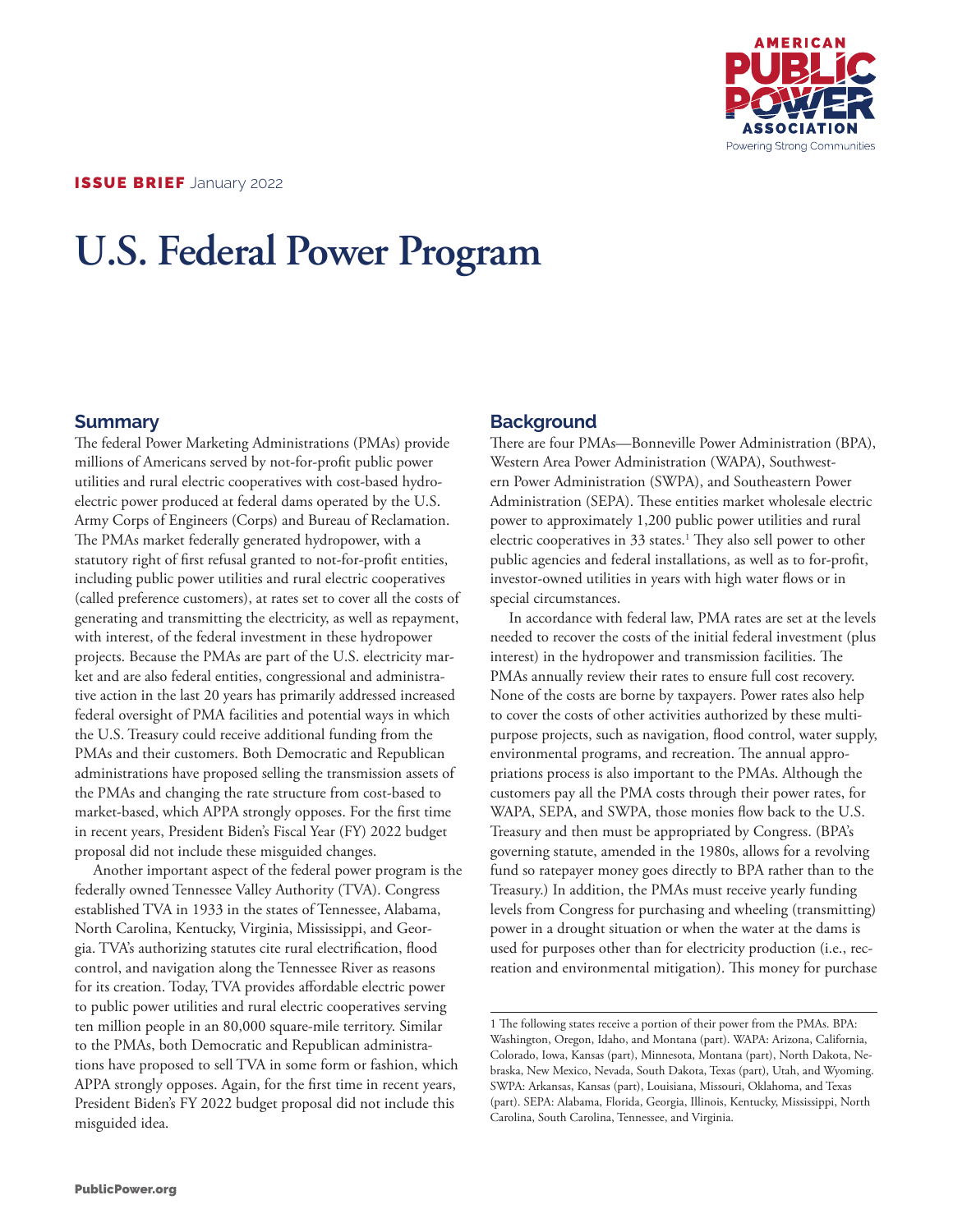power and wheeling is then paid for by the PMA customers through their rates.

## **Administrative and Congressional Action**

#### **Proposals to Sell PMA Transmission Assets**

Several presidents have proposed selling or divesting the PMAs. Driving these misguided policy proposals has been the belief that doing so would save the federal government money or that the PMAs are no longer needed. Throughout his presidency, President Trump's annual budget requests proposed selling the transmission assets of BPA, SWPA, TVA, and WAPA, asserting that "ownership of transmission is best carried out by the private sector where there are appropriate market and regulatory incentives," and that "increasing the private sector's role would encourage a more efficient allocation of economic resources and mitigate risk to taxpayers." Similarly, three out of four of the Trump administration's budget requests proposed to change the current cost-based rate structure for the PMAs to a marketbased rate structure, claiming that "[e]liminating the requirement that PMA rates be limited to a cost-based structure and requiring instead that these rates be based on consideration of appropriate market incentives, including whether they are just and reasonable, would encourage a more efficient allocation of economic resources, and could result in faster recoupment of taxpayer investments."

There is no factual evidence to support either of the Trump administration's justifications to sell transmission assets or change the PMA rate structures. PMA and TVA costs are paid by customers and not the federal government; none of the costs are borne by taxpayers. The sale of these assets to private entities would likely result in attempts by the new owners to charge substantially increased transmission rates to PMA customers for the same service they have historically received.

 Moreover, PMA customers already pay for all the costs associated with generating and transmitting power produced at federal dams, meaning that changing the rate structure from cost-based to market-based would position the federal government to profit off retail customers already covering all the costs for their power supplies. Such a move would undermine regional economic development and almost certainly invite legal challenges from wholesale customers holding long-term contracts with the PMAs.

As in previous years, congressional reaction to proposals in President Trump's FY 2021 budget proposal to sell off PMA and TVA transmission assets and change the cost-based rate structure was swift and strong. On April 16, 2020, 57 members of

Congress wrote to House Budget Committee leadership to voice their opposition to these proposals. The letter, led by Representatives Paul Gosar (R-AZ), Kurt Schrader (D-OR), and Dan Newhouse (R-WA), refuted the claim that federal ownership of the PMAs is a burden on taxpayers and said that implementing the Administration's proposals would lead to higher electric prices for millions of consumers.

In his first budget request to Congress (for FY 2022), President Biden notably did not include proposals to sell the PMAs or change their rate structure. APPA applauds his decision to forgo proposing these destructive and politically unpopular ideas.

#### **TVA Divestment**

President Obama's FY 2014 budget directed the Office of Management and Budget (OMB) to examine ways to reform, and possibly eliminate, TVA through divestiture. The President's budget proposal argued that "reducing or eliminating the Federal Government's role in programs such as TVA, which have achieved their original objectives and no longer require Federal participation, can help put the Nation on a sustainable fiscal path." The premises underlying this budget instruction that TVA is unnecessary and negatively impacting the federal budget—are incorrect. TVA ceased receiving money from the federal government in 1959, is now fully funded through electric sales and power bond financing, and has continually reformed itself to respond to the changing needs of its customers. Although TVA does currently have debt on its books, this debt is not tied to the federal budget deficit. Moreover, the debt TVA holds currently is not unusual in the electric power industry, where power plants can cost billions of dollars and are financed over 30 to 50 years.

The President's budget instruction regarding TVA triggered a great deal of negative feedback from TVA stakeholders in and outside of Congress. A June 2014 report by Lazard Frères & Co. LLC (Lazard), a financial advisory and asset management firm that was commissioned by OMB to conduct a strategic review of TVA, concluded that TVA's financial and operational plans were sound, and that TVA should not be divested from the federal portfolio. Responding to this feedback, the President's FY 2015 budget stated that "TVA has undergone a major internal review and taken significant steps to improve its future operating and financial performance."

Unfortunately, President Trump proposed selling TVA's transmission assets in his FY 2019, FY 2020, and FY 2021 budgets. Led by Senators Lamar Alexander (R-TN) and Marsha Blackburn (R-TN), the Tennessee delegation, and others from TVA's footprint sent letters to President Trump expressing opposition to each of his proposals.